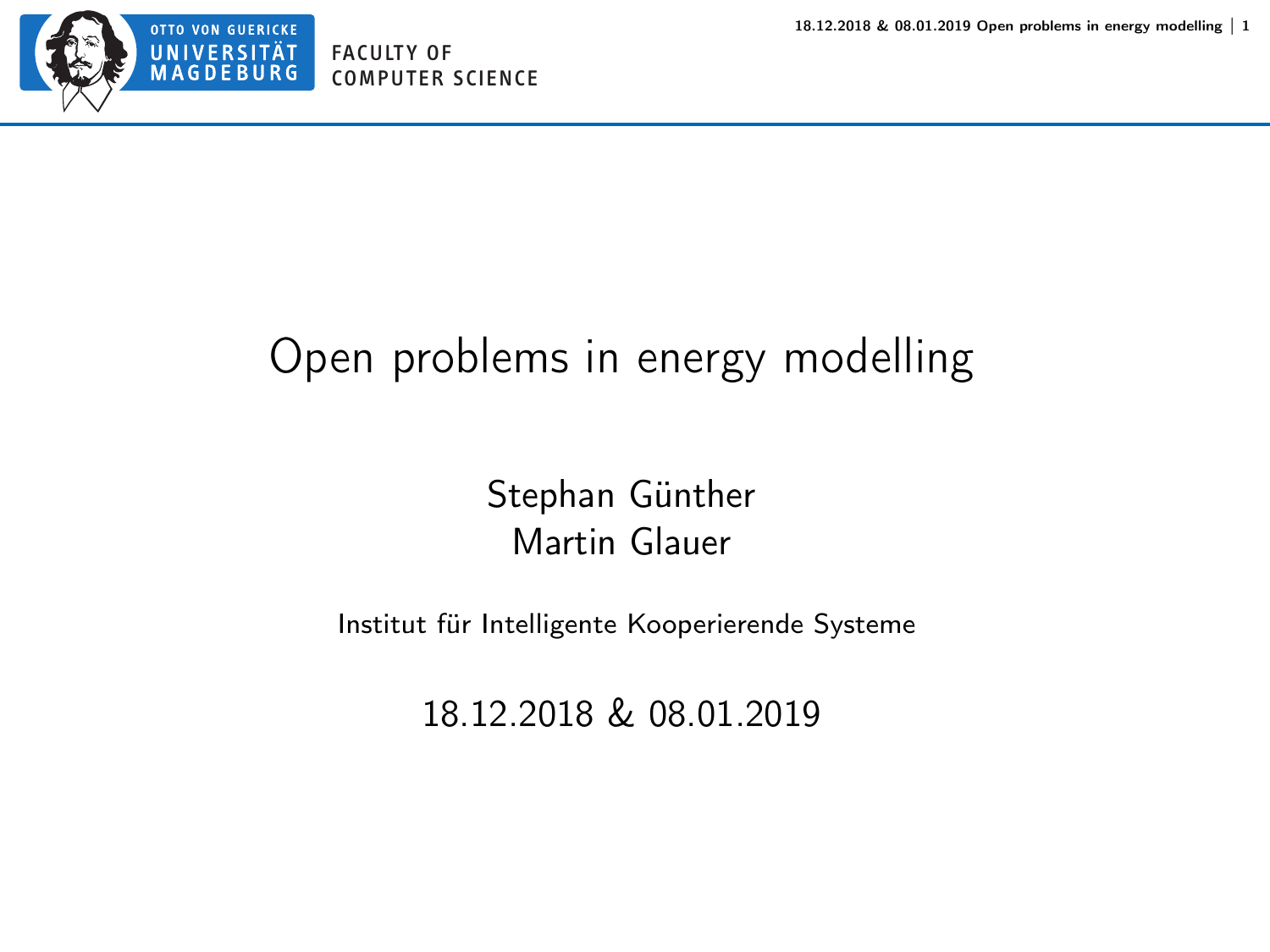

# Characterisation of Problem Domains

Optimisation problem classes

Optimisation problem characteristics

Model transparency

Modelling process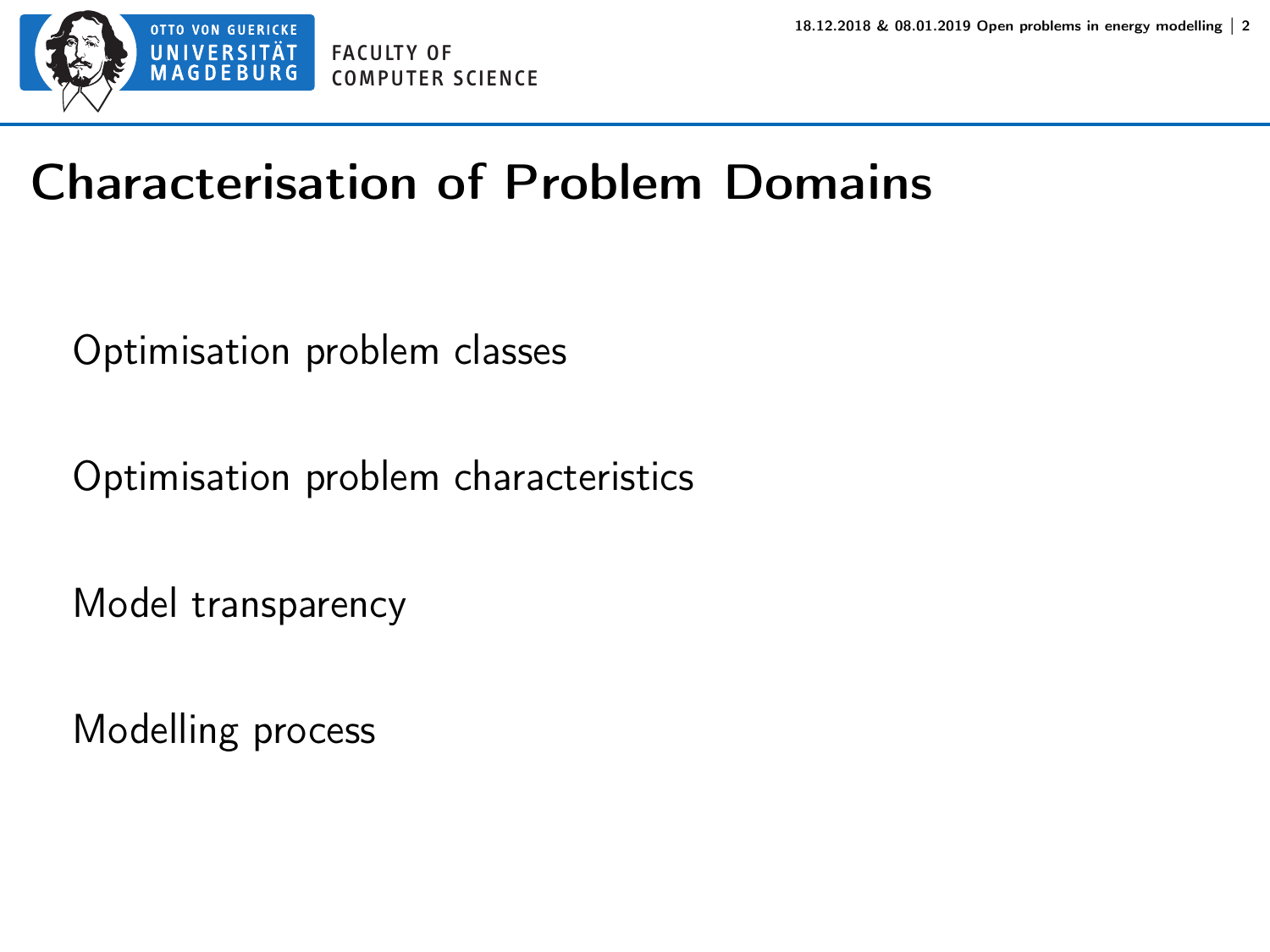

# Optimisation Problem Classes

- Models are currently mostly formalized as linear programs (LP)
- But they are pushing what's possible with LPs
- Investment models already lead to mixed integer constraints
- Unit commitment models can cross the threshold to combinatoric optimization
- Non-simplified *ramping constraints* would make the optimization problems full partial differential equations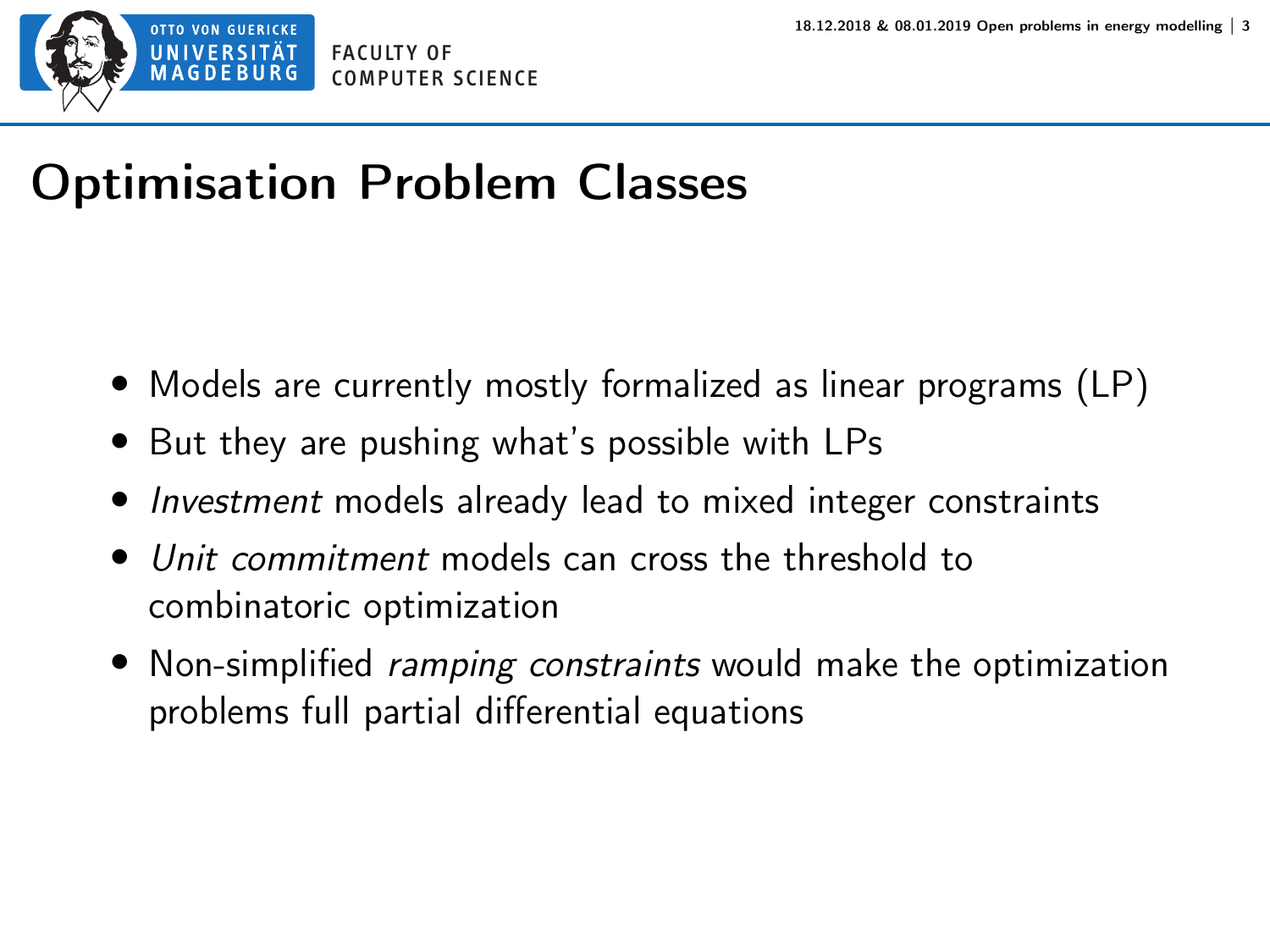

# Optimisation Problem Characteristics

- Optimisation problems can easily become too complex to even be solved as LPs
- Complexity reduction sometimes necessary:
- Spatial or temporal clustering
	- doesn't help with complexity arising from considering different levels of technological detail
	- mapping the clustered solution to the original problem is non-trivial
- Rolling time horizon
- Use alternative solution methods:
- heuristics, machine learning, agent based modelling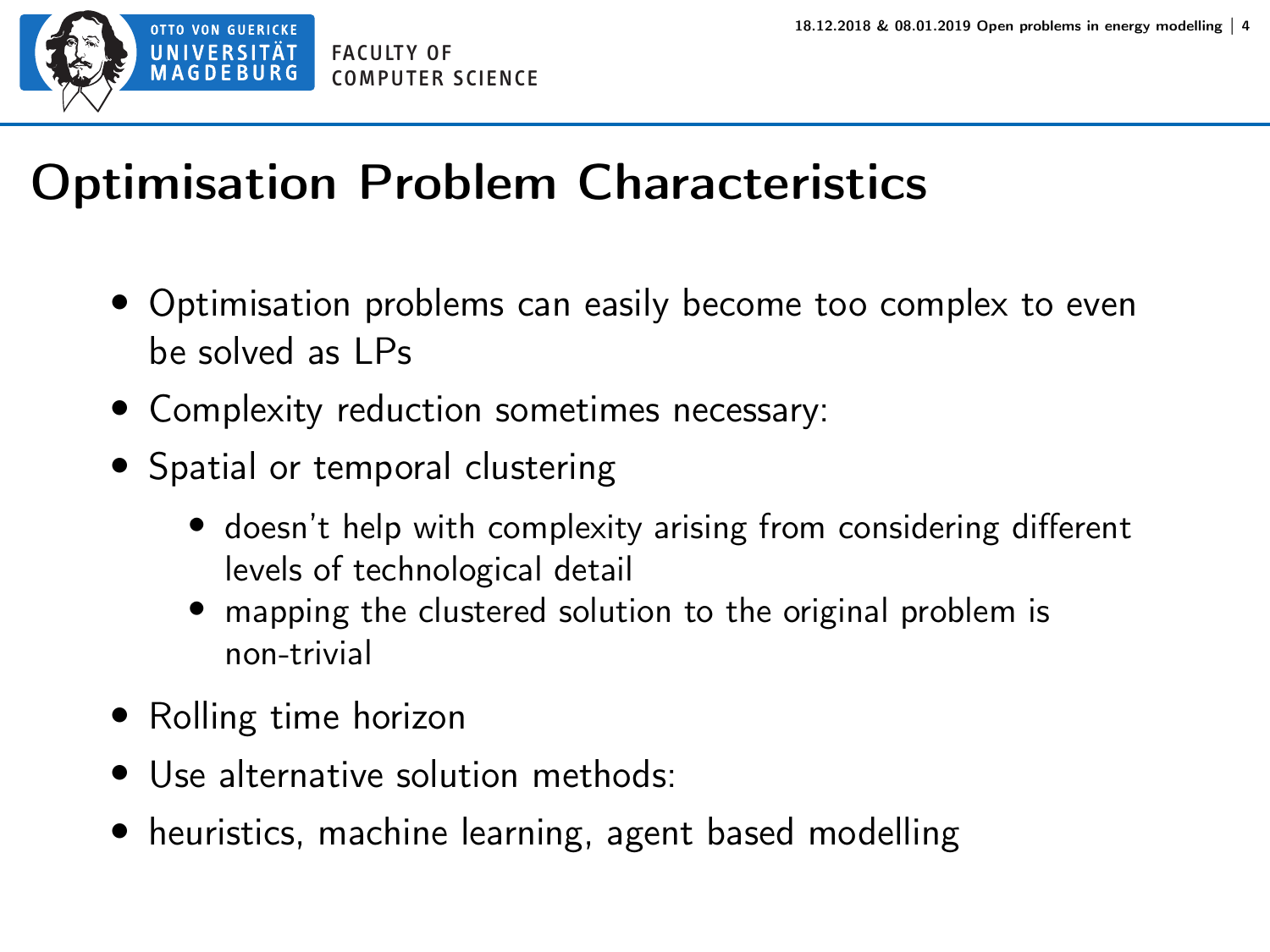

#### Model Transparency

- Repeatable: The model can be used to by other parties than the model creators to repeat the experiments done with the model
- That means the model's source code has to be available and the model must be documented well enough so that other's can build and run the code.
- Reproducibility: The results obtained using the model can be reproduced by others using different approaches.
- That means the model's assumptions and methods have to be documented well enough for others to write a different model using the same assumptions and formulations to reproduce the model's results.
- Applicability: The model's results have to be understood by others in order for the model to aid in decision making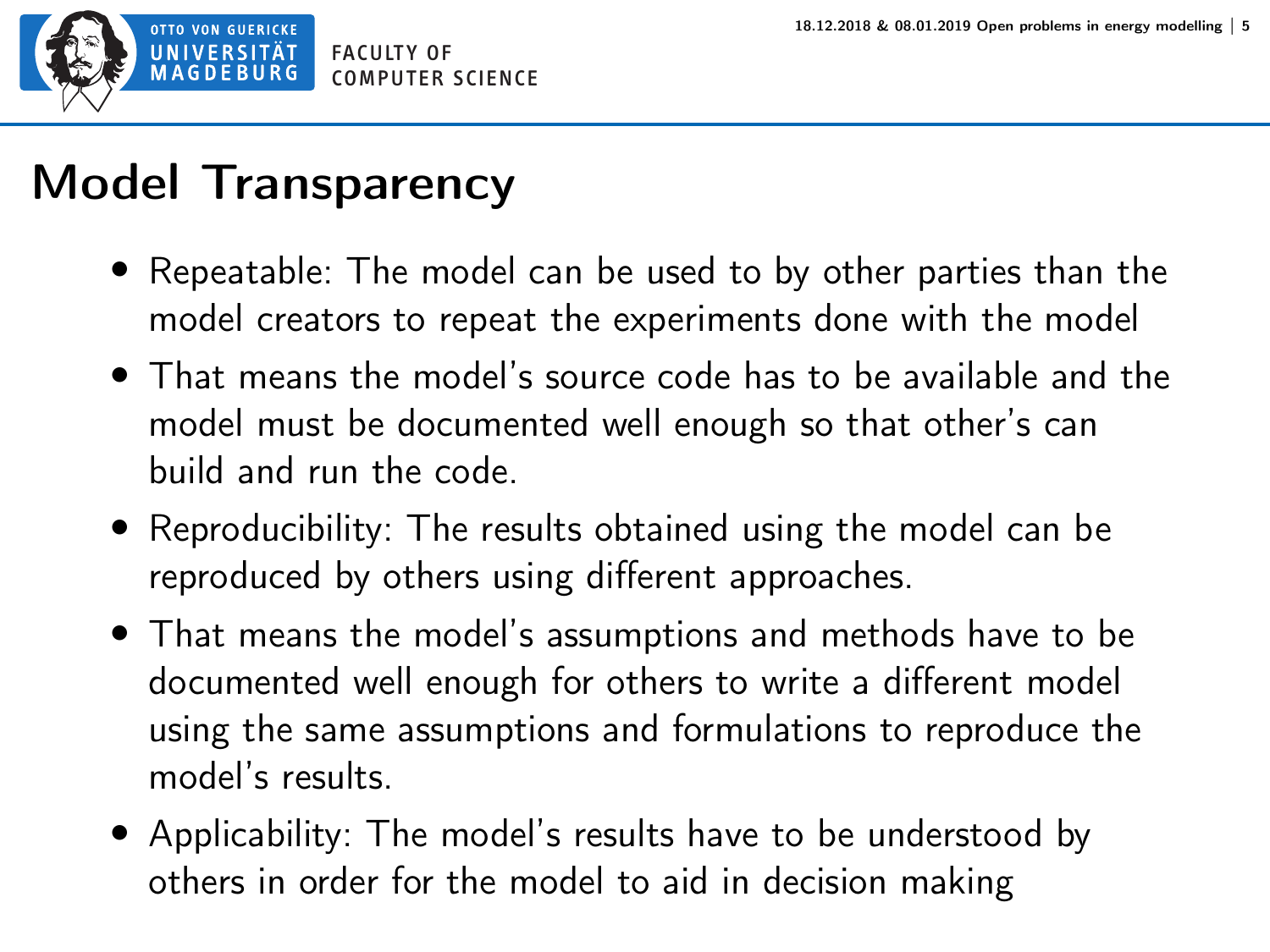

# Modelling Process

- Data acquisition: Gathering the data needed to run an energy system model is a tedious process. Even if successful, the data is more often then not, not under a clear license, limiting its usefulness greatly.
- Data integration: The data used to run an energy system model consists of a multitude of data sources in different formats, which are non-trivial to integrate with each other.
- Workflow: More often than not, modelling not only involves one model, but also lots of different unversioned scripts using the model to obtain a multitude of results. That leads to situations, where even the modeller himself has difficulties keeping track of how exactly his results where produced.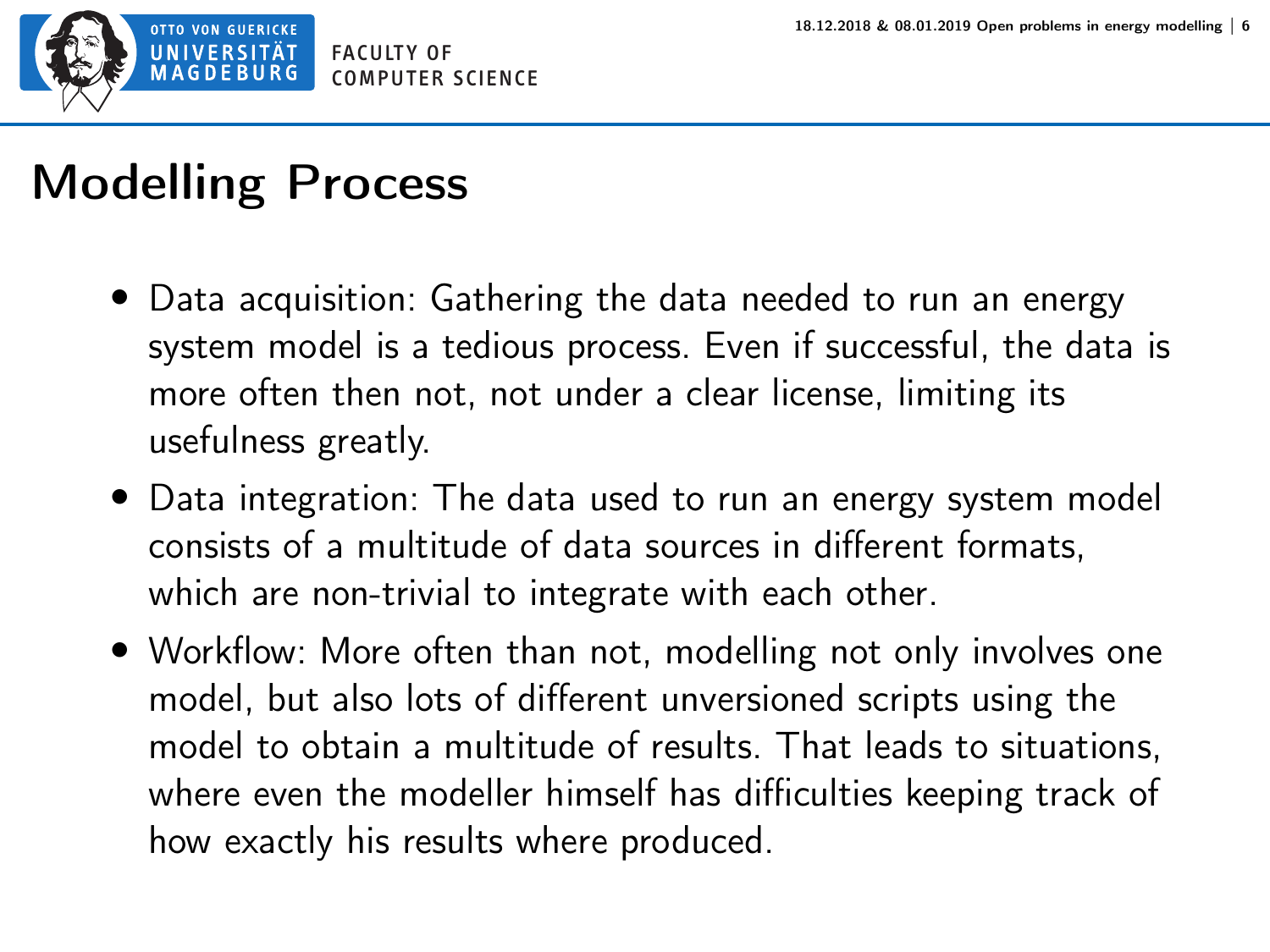

# Demand Prediction

- Energy demand is crucial for energy modelling
- Data is rarely disclosed by TSOs -> hard to acquire
- Need for demand prediction
- Many approaches have been applied often including machine learning
- But: Results must remain explainable to ministries
- Conceptors? Neuro-symbolic integration?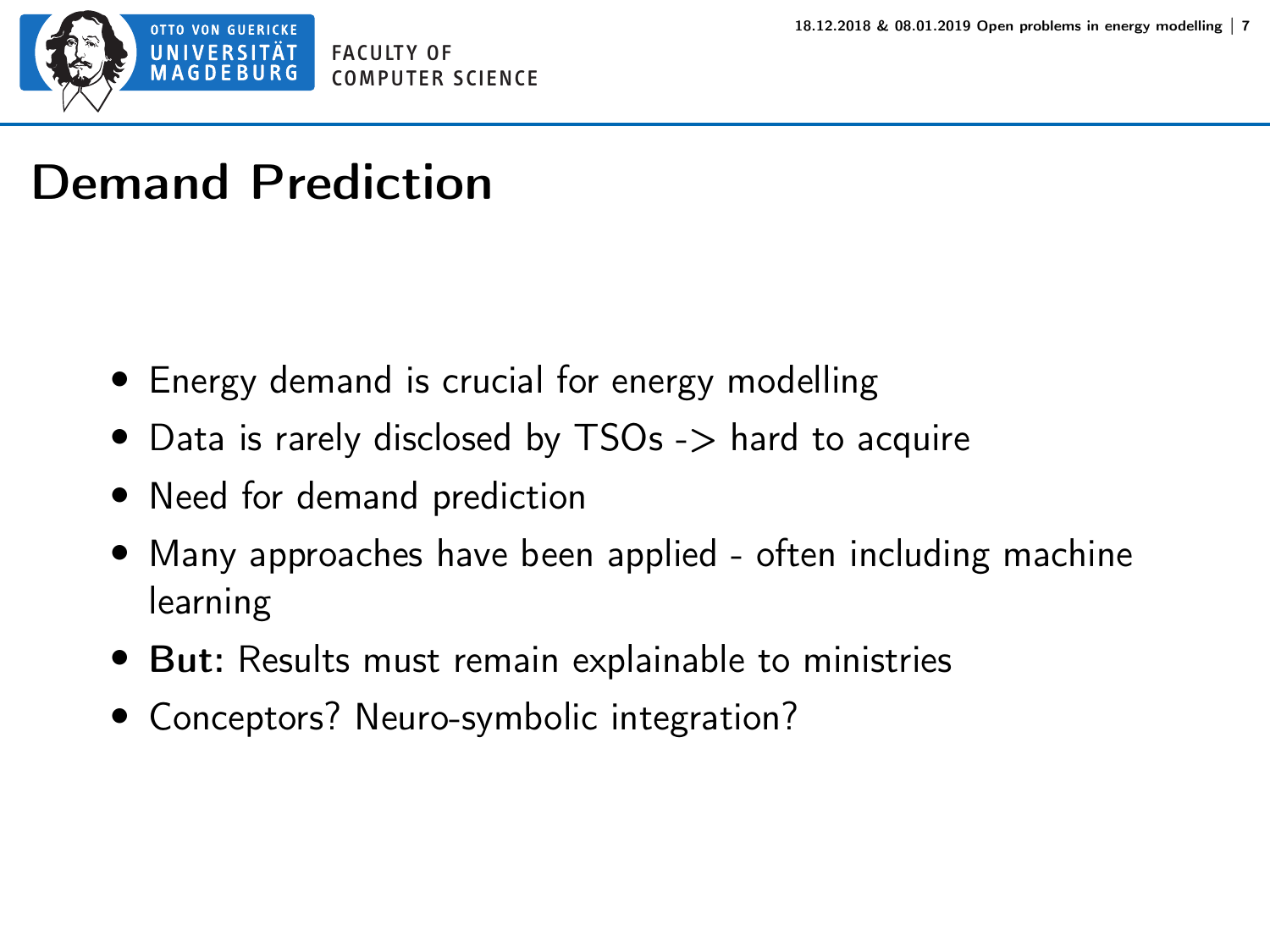

# Merge Polygons

- Geographical regions are partitioned into smaller regions and depicted as polygons
- e.g.: Demand regions, administrative regions
- These polygons are displayed on the OEP but are rendered client side
- They form a (close-to) partitioning of a regions
- Idea 1: Simply merge them
- Idea 2: Convex hull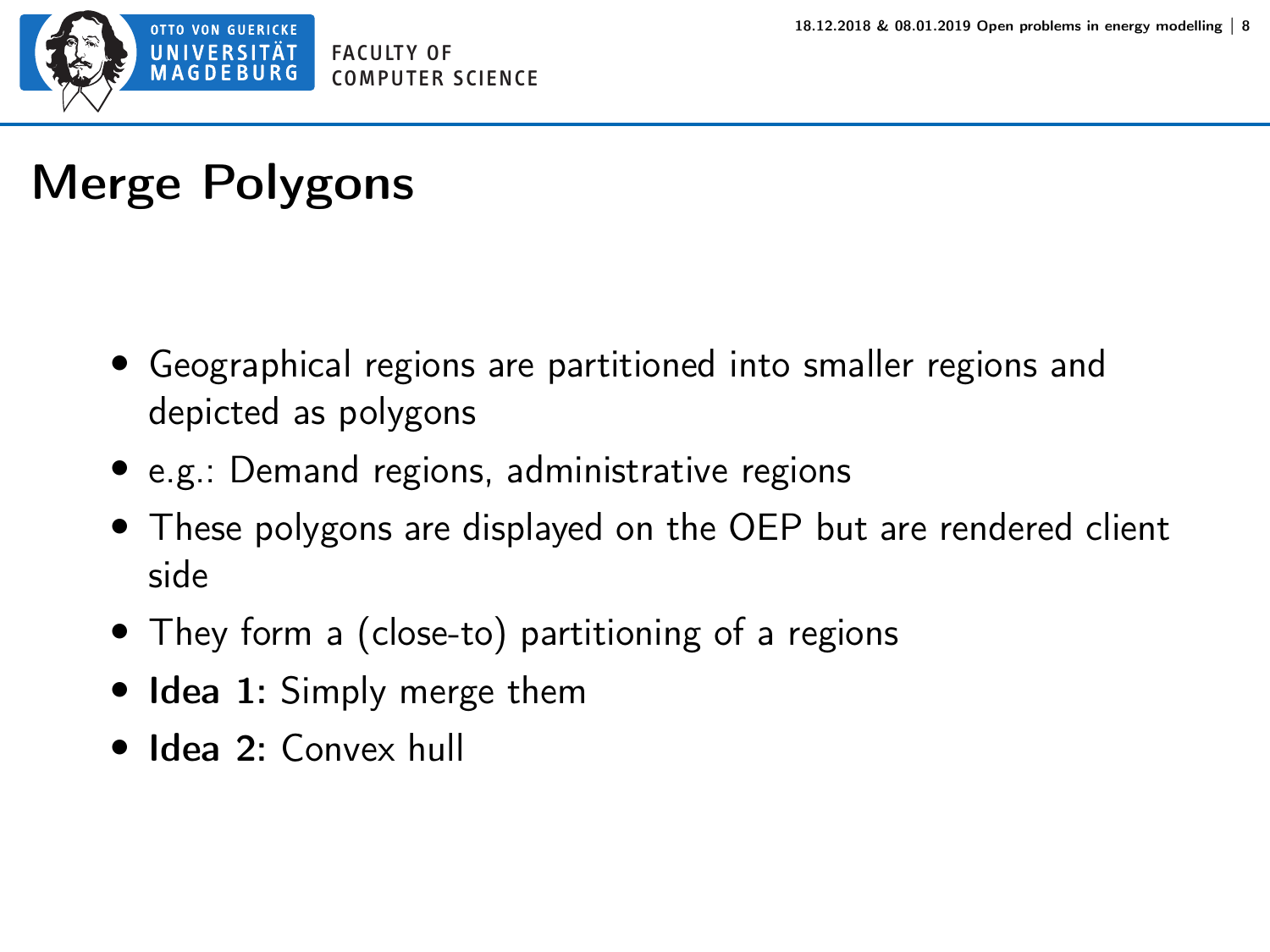

# Merge Polygons

#### Definition

An  $\alpha$ -cocave hull is a polygon such that all interior angles are less that or equal to  $180 + \alpha$  degrees. [\[1\]](https://arxiv.org/pdf/1309.7829.pdf)

- This is just one definition
- Concave hulls are a known tool in data science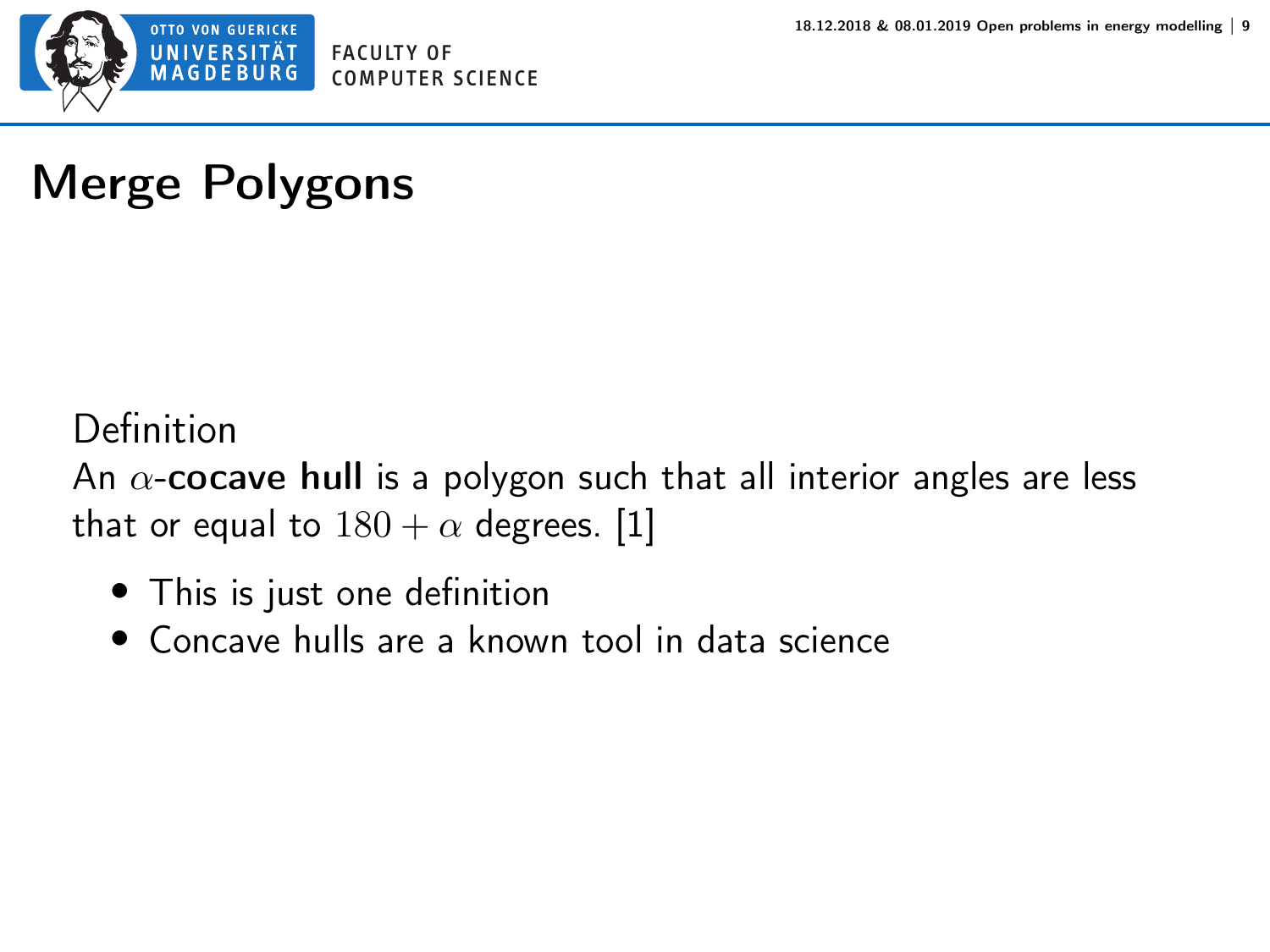

#### Units in a database

- Values in a database may have different units
- e.g. Euro in 2018 vs Euro in 2017

| id | value | unit | reference |
|----|-------|------|-----------|
|    | 30    | EUR  | 2017      |
|    | 50    | EUR  | 2018      |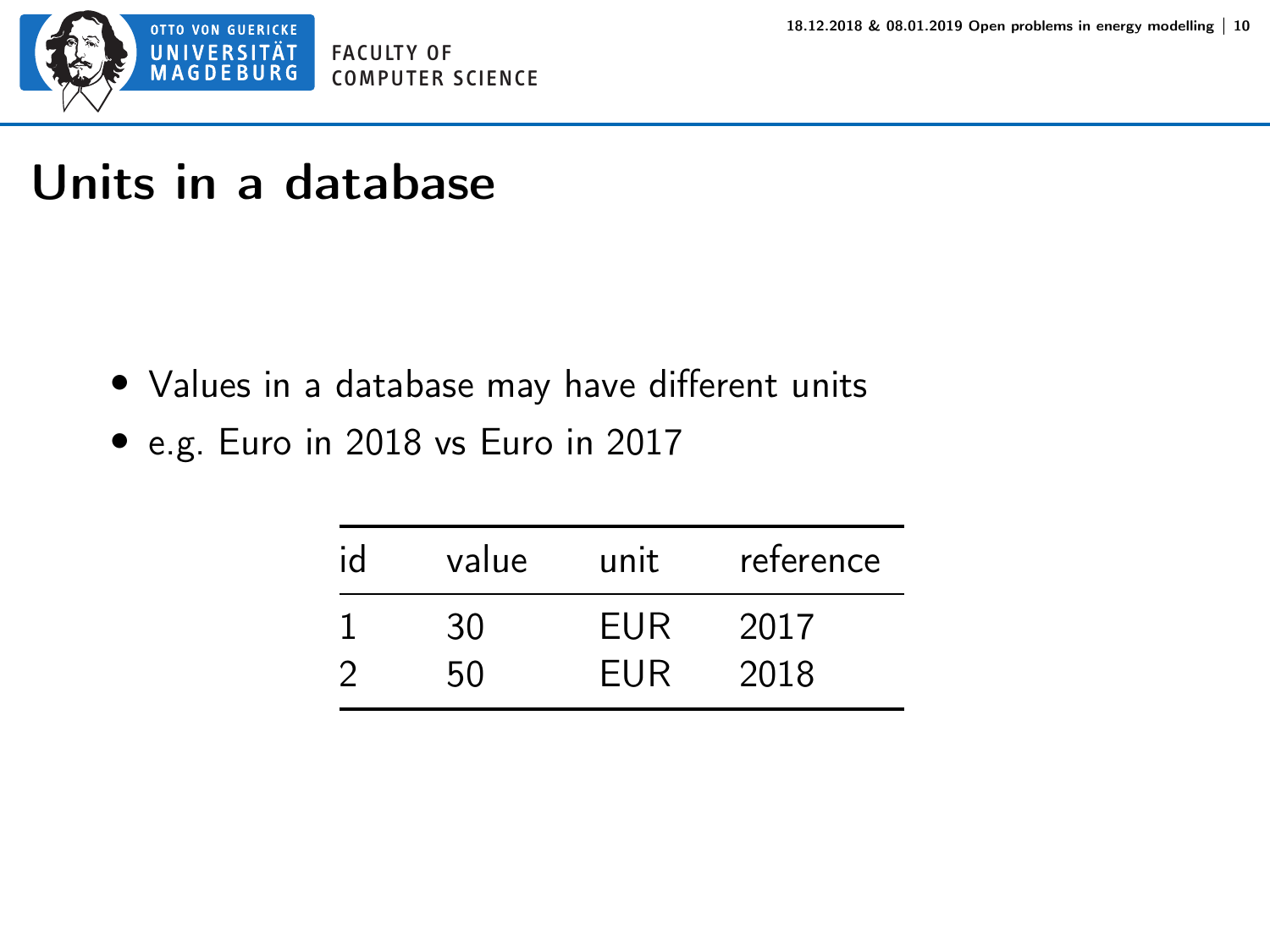

# Data Integration for Oemof

Oemof's Workflow: Write a Python script which

- Creates a graph using oemof classes.
- Generates an optimisation problem from this graph via oemof.solph.
- Solves the optimisation problem with the solver of your choice.

The last two steps are short and can usually be handled in one go using oemof.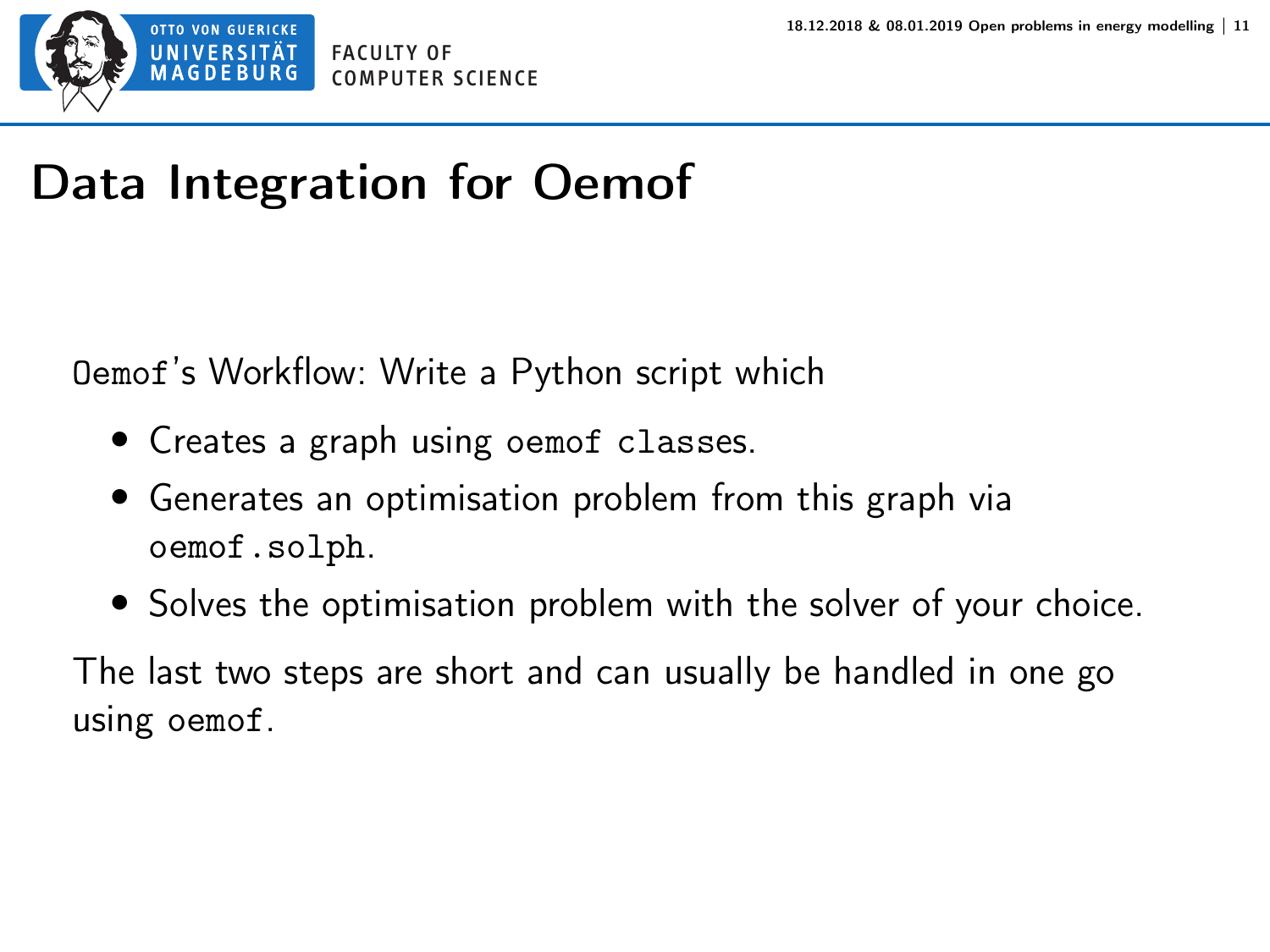

# Data Integration for Oemof

Oemof's Workflow: Write a Python script which

- Creates a graph using oemof classes.
- Generates an optimisation problem from this graph via oemof.solph.
- Solves the optimisation problem with the solver of your choice.

The first step though is rather time consuming and automating it is a usual feature request.

• Case in point: I'm currently doing something like this in "my other job".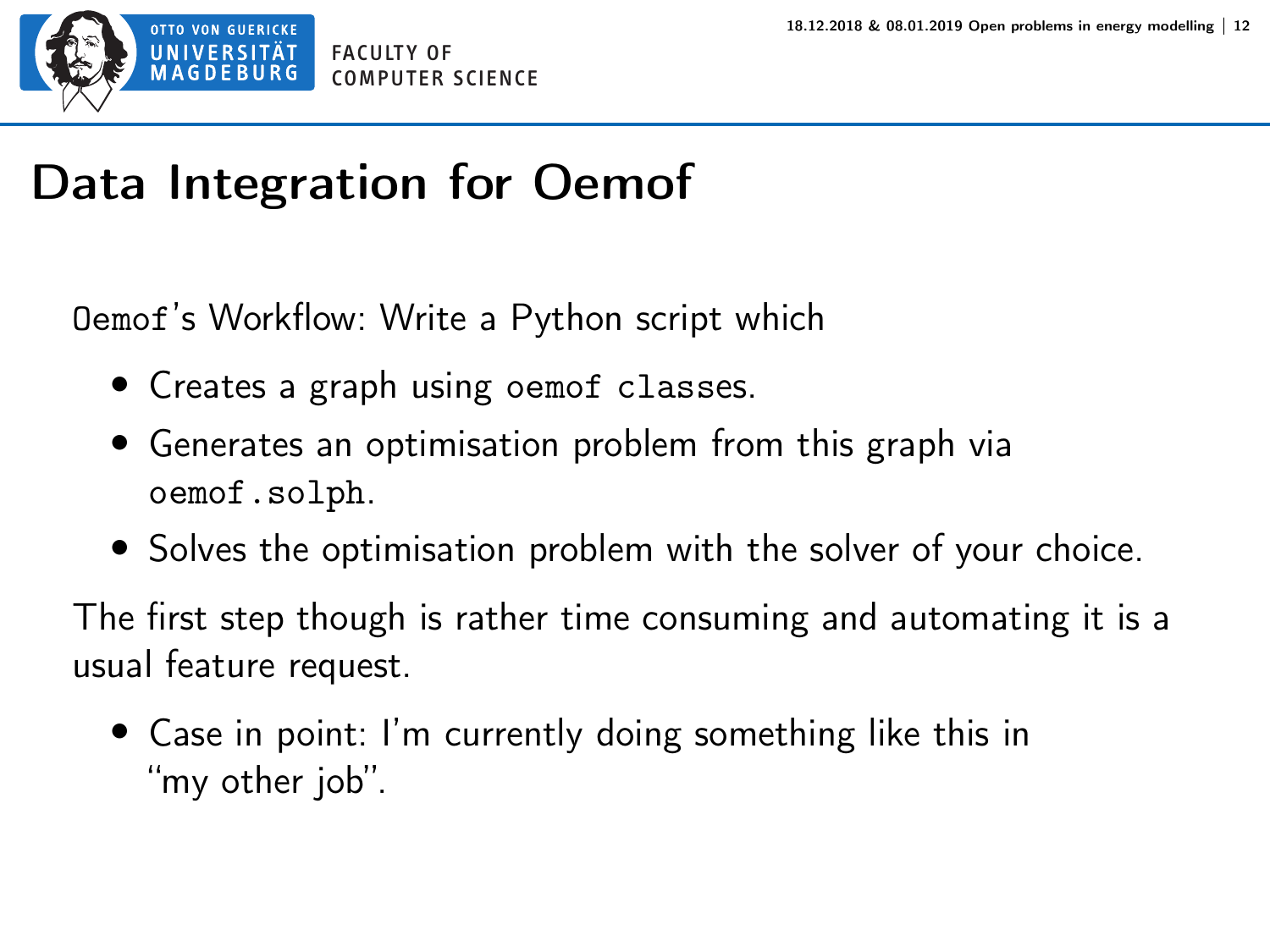